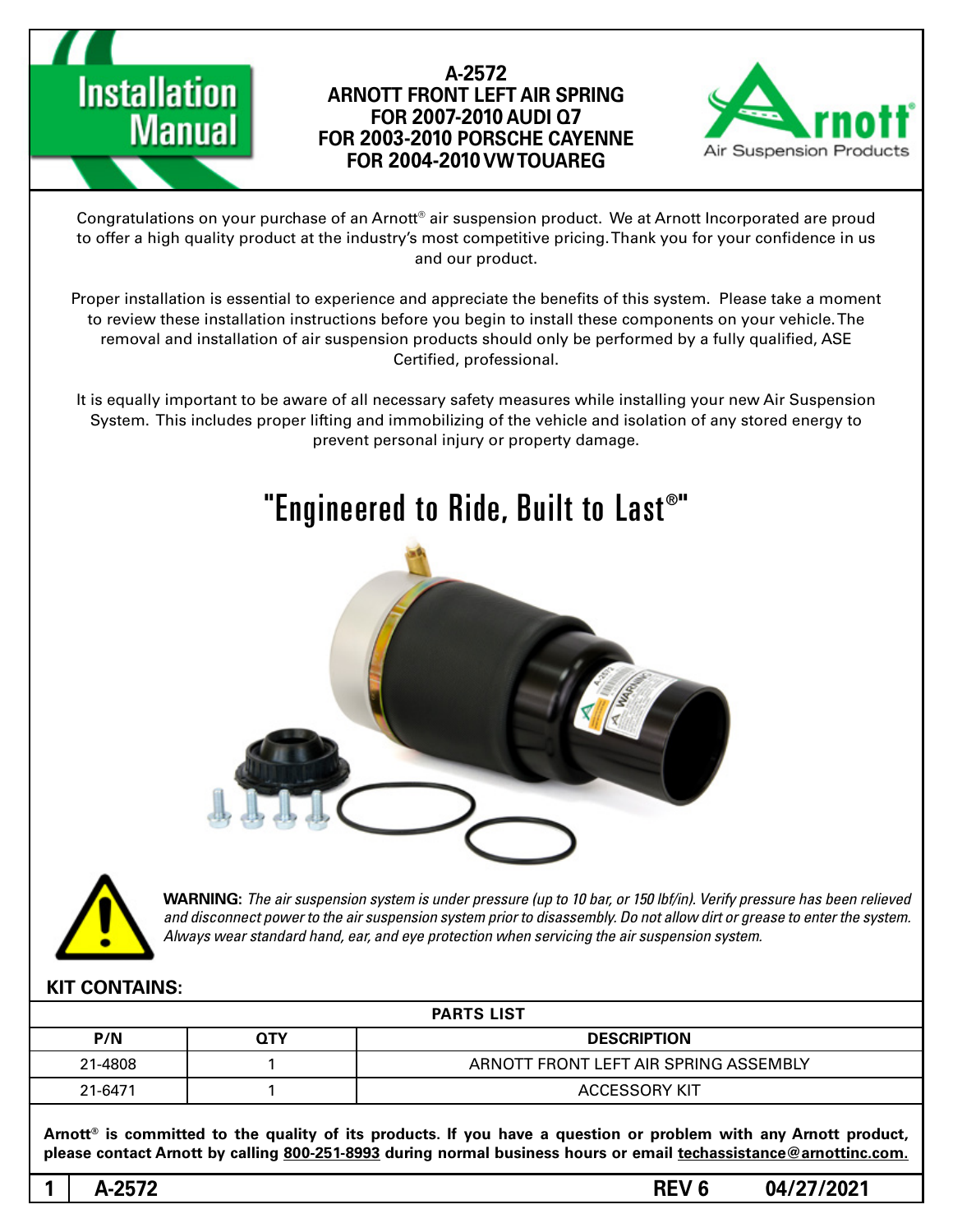# **Installation Manual**

#### **A-2572 ARNOTT FRONT LEFT AIR SPRING 7Q AUDI 2007-2010 FOR FOR 2003-2010 PORSCHE CAYENNE FOR 2004-2010 VW TOUAREG**



## **GENERAL INFORMATION:**

Reading this manual signifies your agreement to the terms of the general release, waiver of liability, and hold harmless agreement, the full text of which is available at www.arnottinc.com.

- Not to be stored below  $5^{\circ}$ F (-15 $^{\circ}$ C) or above 122 $^{\circ}$ F (50 $^{\circ}$ C).
- Avoid damage to air lines and cables.
- Removal and installation is only to be performed by fully qualified personnel.
- Use car manufacturer's diagnostic software.

**CAUTION:** Damage to the vehicle and air suspension system can be incurred if work is carried out in a manner other than specified *in the instructions or in a different sequence.* 



To avoid the possibility of short circuits while working with electric components consult your owner's manual on how to disconnect your battery.



*Consult your vehicle owner's manual, service manual, or car dealer for the correct jacking points on your vehicle and for* additional care, safety and maintenance instructions. Under no circumstances should any work be completed underneath the vehicle if it is not adequately supported, as serious injuries and death can occur.

### **AIR STRUT REMOVAL**

- 1. SET STEERING TO STRAIGHT AHEAD.
- 2. RAISE VEHICLE.
- 3. REMOVE FRONT WHEEL.
- 4. BEMOVE AIR LINE FITTING FROM THE AIR VALVE. REMOVE THE AIR LINE FITTING FROM THE AIR LINE AND DISCARD. (FIGURE 10-1)



**FIGURE 10-1**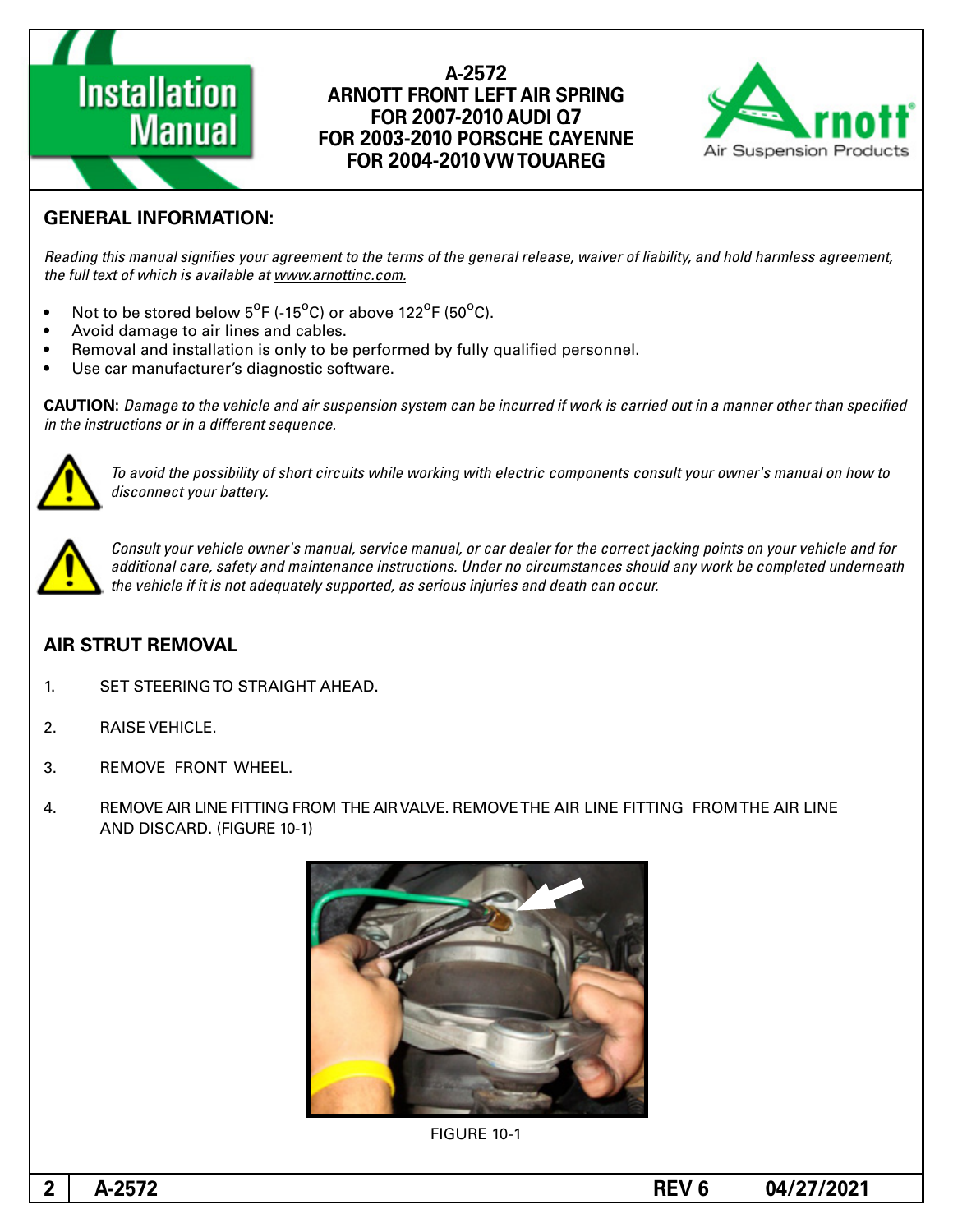

6. REMOVE THE BALL JOINT NUT FROM THE SPINDLE ASSEMBLY AND SEPARATE. (FIGURES 10-4, 10-5)



FIGURE 10-4 FIGURE 10-5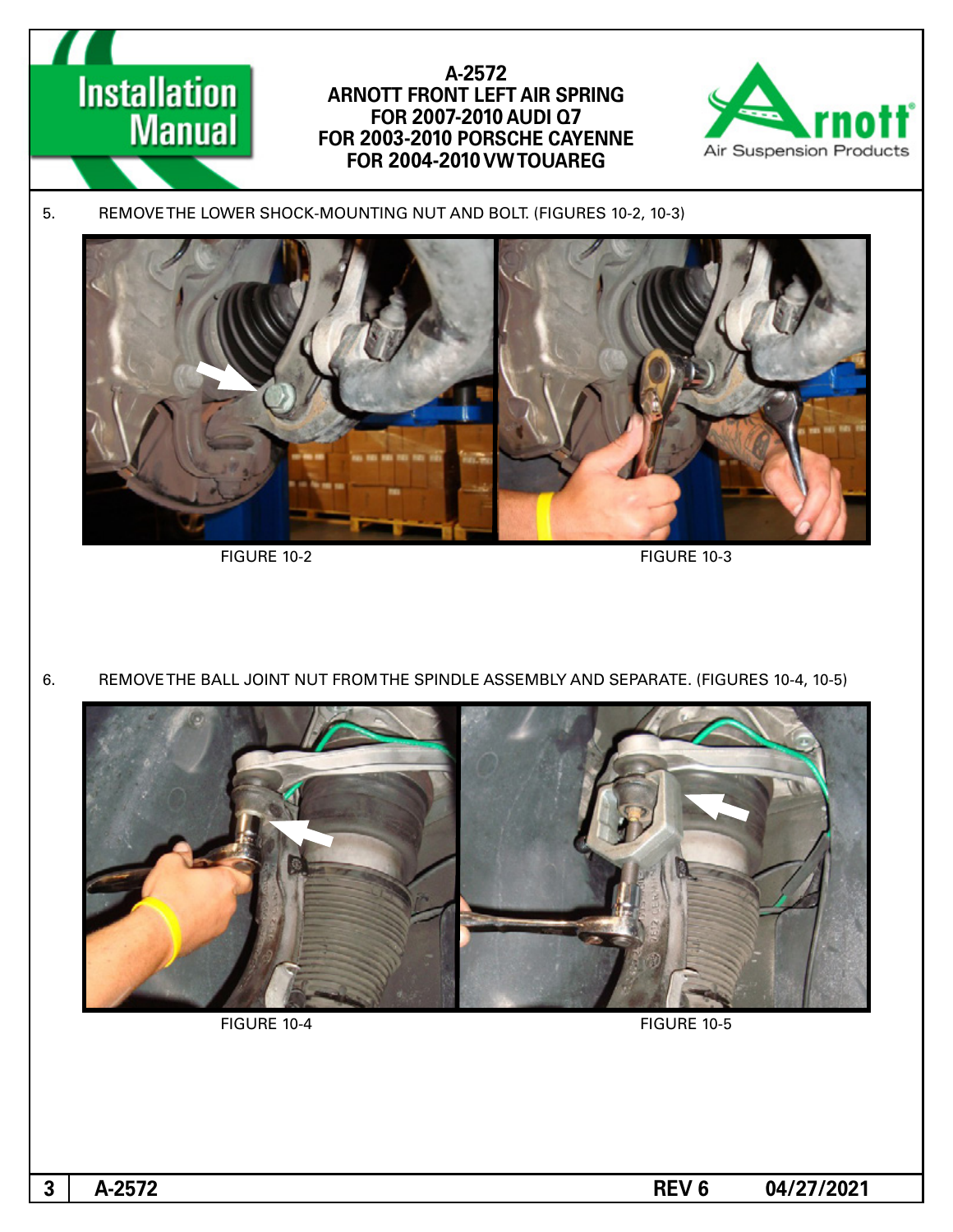

9. LIFT HOOD AND REMOVE THE THREE (3) MOUNTING BOLTS THAT SECURE THE AIR STRUT'S UPPER MOUNT. REMOVE PLASTIC COVER TO GAIN ACCESS TO THE THIRD BOLT. (FIGURE 10-8)

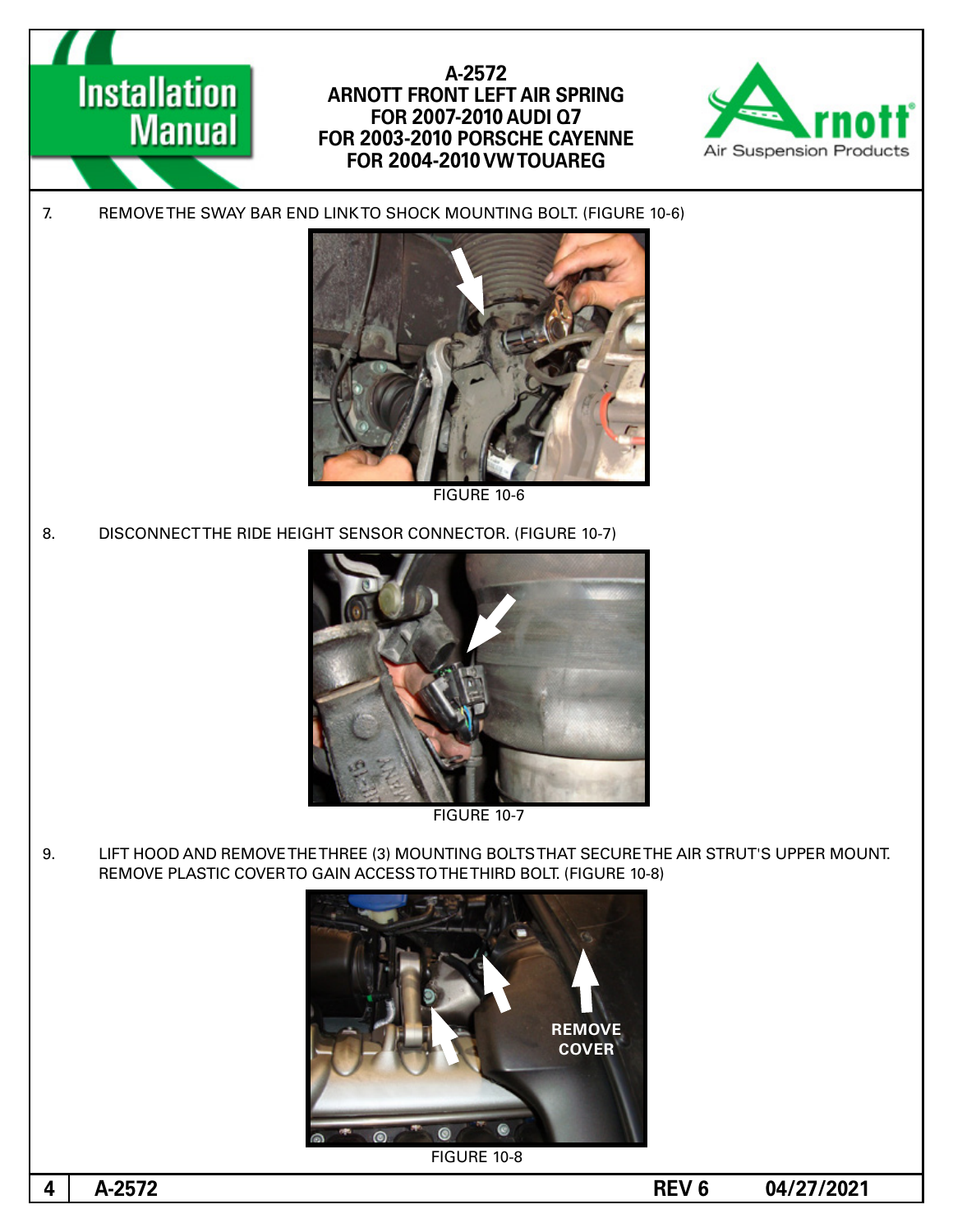

### A-2572 **ARNOTT FRONT LEFT AIR SPRING 7Q AUDI 2007-2010 FOR FOR 2003-2010 PORSCHE CAYENNE FOR 2004-2010 VW TOUAREG**



10. REMOVE STRUT ASSEMBLY FROM THE VEHICLE. (FIGURE 10-9)



FIGURE 10-9

### **AIR SPRING DISASSEMBLY/ASSEMBLY**



Air spring may be under pressure. Slowly remove the air valve to deflate.

1. REMOVE AND DISCARDTHE FOUR BOLTS SECURING THE AIR SPRING TO THE AIR SPRING UPPER MOUNT. (FIGURE 20-1)



FIGURE 20-1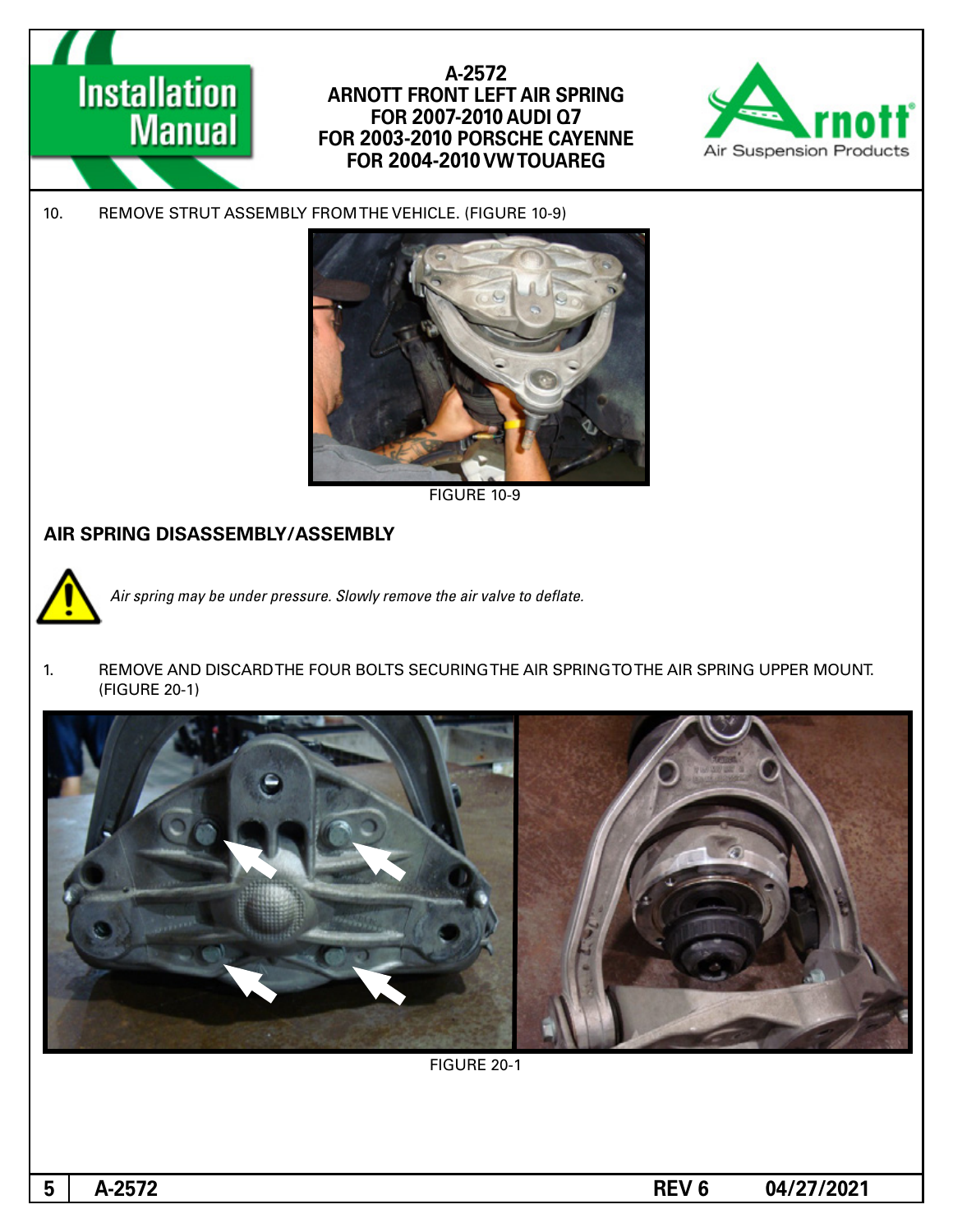# **Installation Manual**

### A-2572 **ARNOTT FRONT LEFT AIR SPRING 7Q AUDI 2007-2010 FOR FOR 2003-2010 PORSCHE CAYENNE FOR 2004-2010 VW TOUAREG**



2. REMOVE THE TOP SHOCK ROD NUT FROM THE AIR SPRING. REMOVE AND DISCARD THE OLD RUBBER ROD END MOUNT AND THE O-RING. (FIGURE 20-2)



FIGURE 20-2

3. REMOVE THE BOTTOM OF THE DUST BOOT FROM THE SHOCK. (FIGURE 20-3)



FIGURE 20-3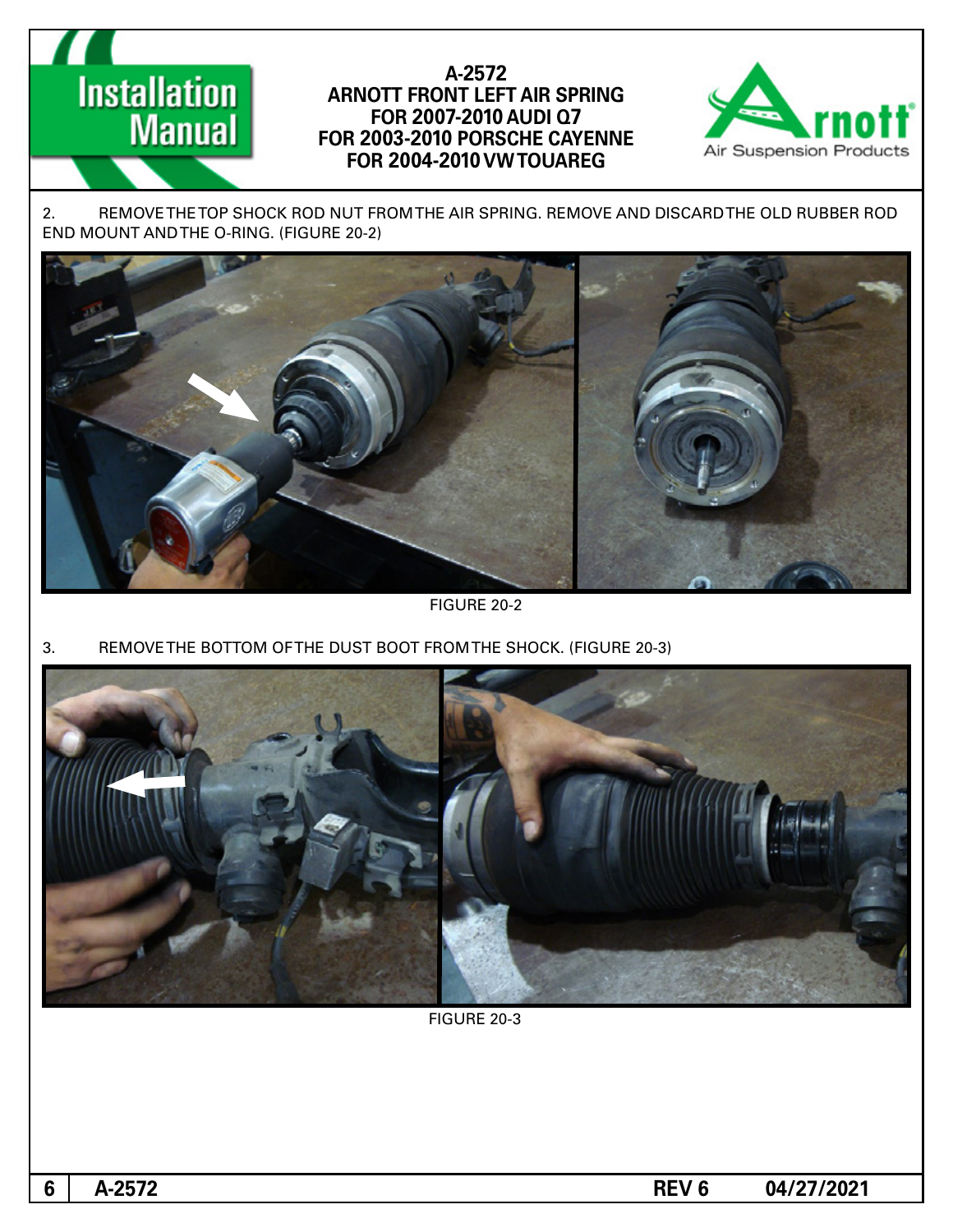# **Installation Manual**

### A-2572 **ARNOTT FRONT LEFT AIR SPRING 7Q AUDI 2007-2010 FOR FOR 2003-2010 PORSCHE CAYENNE FOR 2004-2010 VW TOUAREG**



4. BEMOVE AIR SPRING ASSEMBLY FROM THE SHOCK. REMOVE THE LOWER SHOCK O-RING AND DISCARD. (FIGURE 20-4)



**FIGURE 20-4** 

### **AIR SPRING INSTALLATION**

*Tighten all nuts and bolts to manufacturer's specifications during the installation process.* 

1. INSTALL NEW SHOCK O-RING, APPLY LUBRICATION TO THE O-RING. USE CAUTION WHEN INSTALLING O-RING - IF DAMAGED, THE AIR SPRING WILL NOT HOLD PRESSURE. (FIGURE 30-1)



**7**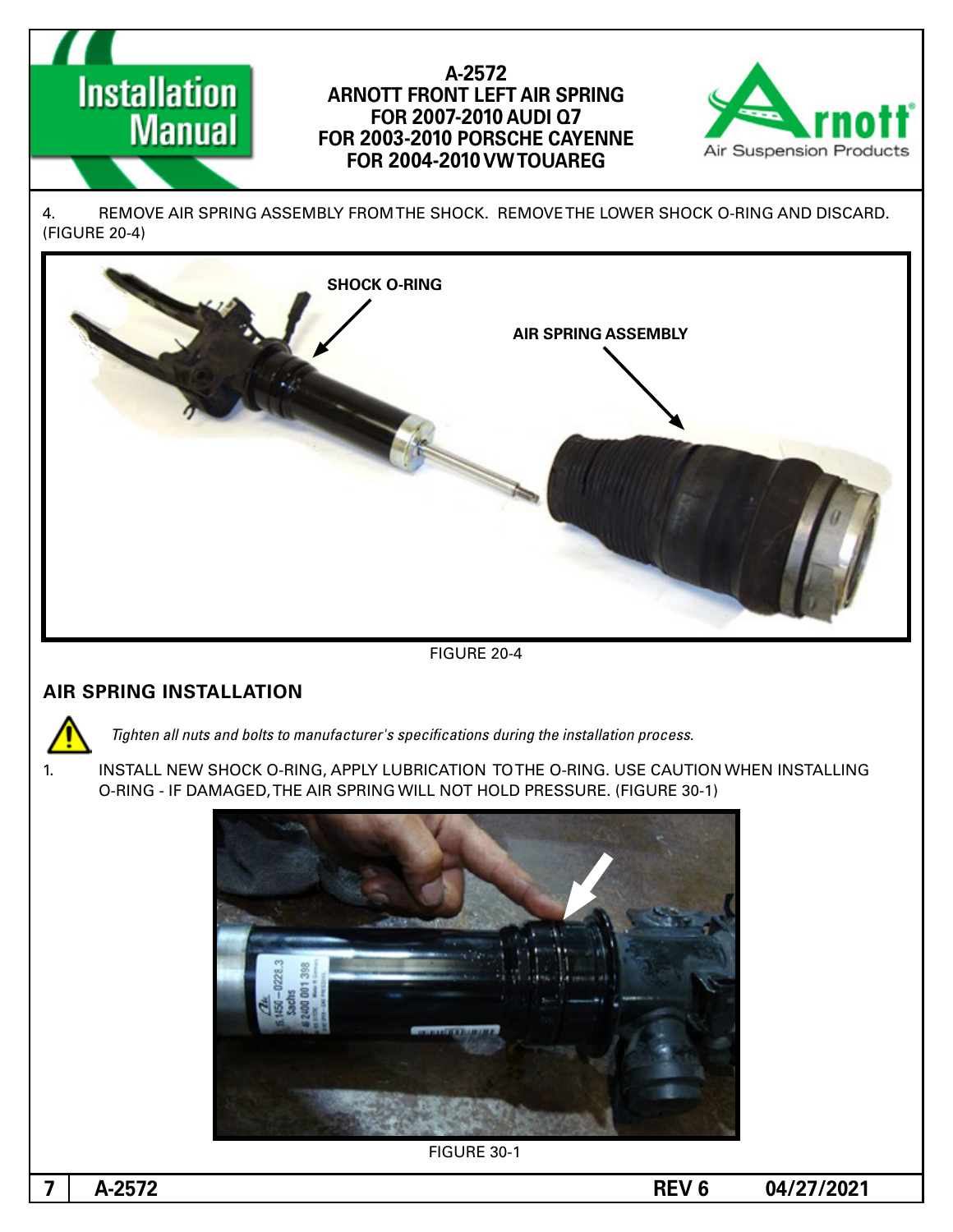

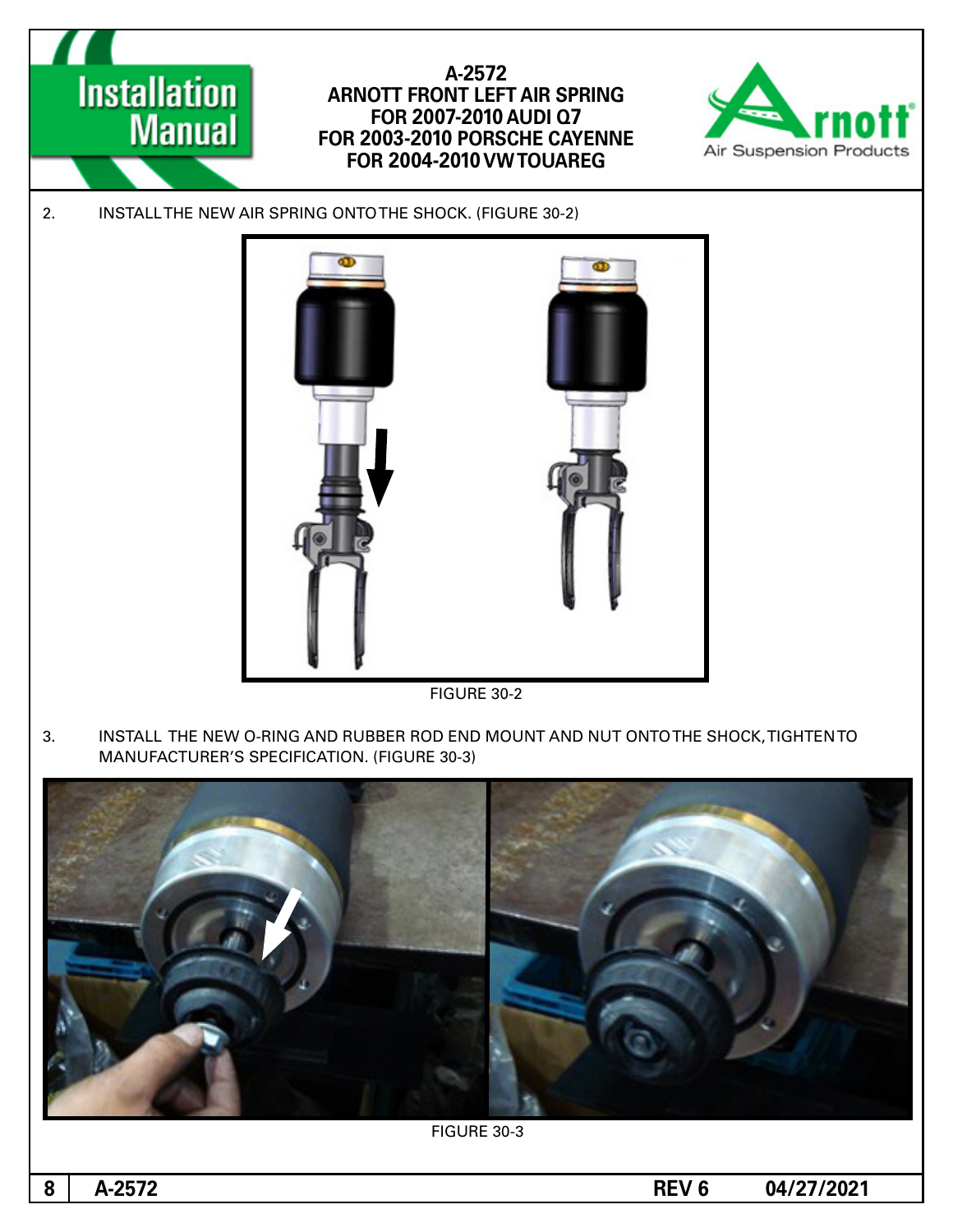

5. INSTALL THE NEW FOUR BOLTS SECURING THE AIR SPRING TO THE UPPER MOUNT. (FIGURE 30-5)



**FIGURE 30-5**